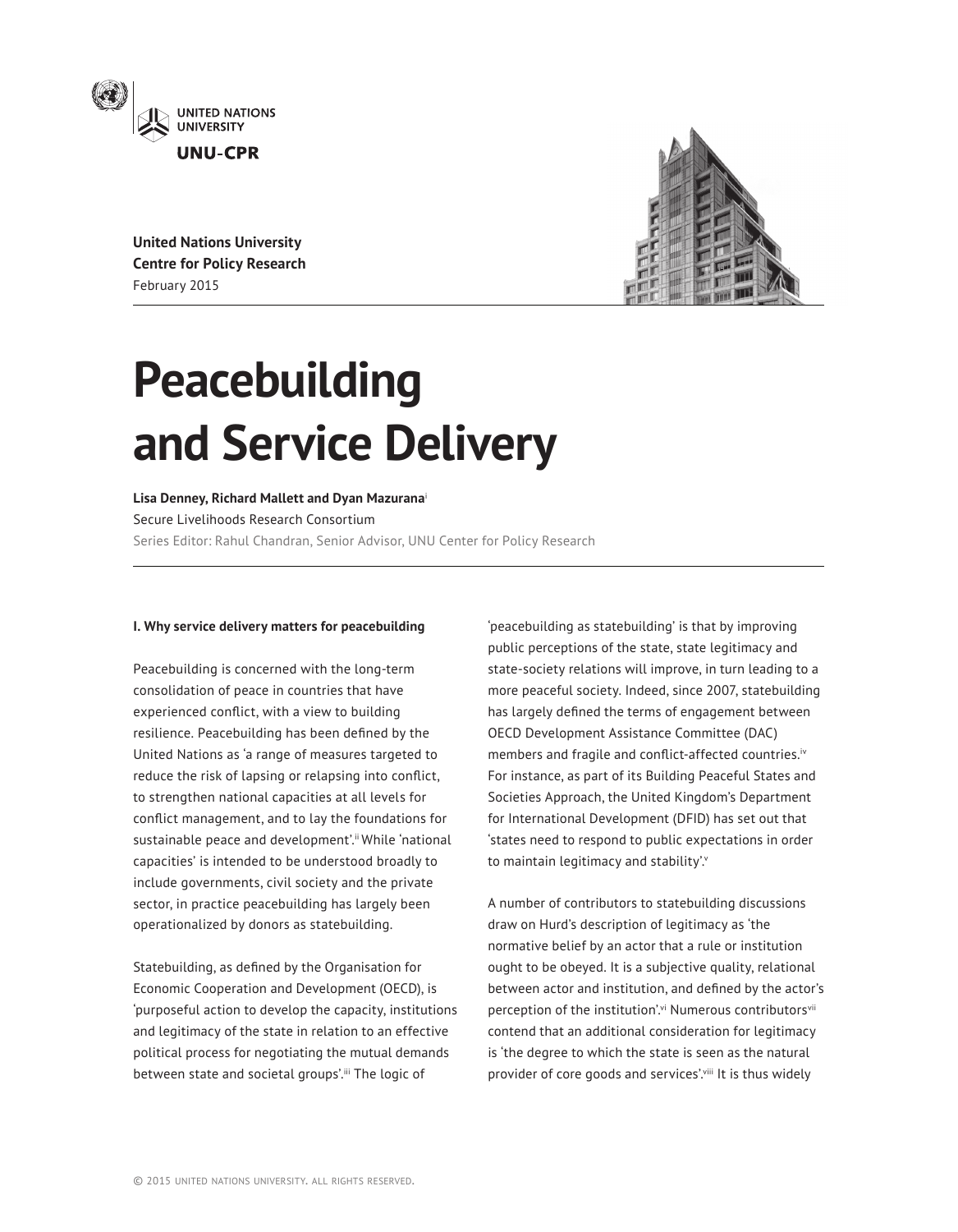believed that a key way to improve public perceptions of the state is by enabling it to be seen as a provider of effective services that meet citizen needs, with a particular emphasis on security, health, education, water, sanitation and hygiene (WASH). This relationship between service delivery and peacebuilding is considered all the more important in conflict-affected states, where service delivery tends to be worse compared with other developing countries not affected by conflict. In addition, predictions now suggest that future global poverty will be concentrated in places affected by fragility and conflict, underlining the importance of supporting improvements in such contexts.<sup>ix</sup>

By engaging in 'development as statebuilding', donors work on the assumption that supporting local and central governments to deliver services translates into legitimacy gains for those public authorities, and thus builds peace. In other words, service delivery is expected not only to generate orthodox development outcomes, such as improving school attendance and educational attainment or keeping populations healthy, but has also come to be seen as an instrument for building more legitimate and peaceful states. This idea – that services have a 'transformative potential' – has entered into donor thinking and practice over the last decade, becoming conventional wisdom in some policy circles.<sup>[x](#page-7-9)</sup>

However, some critical voices have emerged in response to this framing of service delivery as a means of enhancing state legitimacy to build peace. Several authors have highlighted the weak evidence base, $x_i$  with Gordon going as far as to describe the model as a 'house built on sand'.<sup>[xii](#page-7-11)</sup> Others have argued how, despite seeking to ensure that service delivery leads to greater state legitimacy, efforts to improve services are often treated as technocratic processes of linear progress rather than as deeply political and contested processes of change.[xiii](#page-7-12)

The question of whether better service delivery creates more legitimate and peaceful states is thus far from settled. Better understanding of this relationship – its plausibility as well as the causal mechanisms through

which it might occur – matters not only conceptually, but also because of the substantial international investments made each year in service delivery in conflictaffected areas (approximately USD 20 billion in 2013).<sup>[xiv](#page-8-0)</sup>

#### **II. The state of play: what's happening in practice?**

## **modalities of donor support to service delivery**

Post-conflict situations typically attract large investments in service delivery from donors who work through a number of modalities, with varying degrees of engagement with formal state actors. These methods range from working directly through existing state structures to supporting parallel service delivery systems run by local non-state actors, such as NGOs and civil society organisations. There are trade-offs and challenges associated with each.

Given the limited capacities of fragile states, it has become common for non-state actors<sup>xv</sup> to be the primary providers of basic services, leading some to conclude that social service provision by non-state actors is a 'universal feature of developing countries'.xvi Indeed, in some cases, the population may no longer see service provision as the responsibility of the state, but may rather see the role of the state as *facilitating* the delivery of services by non-state actors. Yet, some observers contend that non-state service providers can establish parallel structures that weaken the capacity of the state and erode its legitimacy by weakening the image of the state as a service provider.<sup>xvii</sup> Rocha Menocal argues that non-state service provision 'can also reduce the incentives to build national systems and to invest in strengthening local capacity over the long term.'[xviii](#page-8-4)

In contrast, aid agencies sometimes work more directly with the state. For example, in the Urban Water and Sanitation Program in Afghanistan, donors worked through existing state structures on the premise that this would improve state legitimacy. However, this resulted in a three-year delay in rolling out services. [xix](#page-8-5)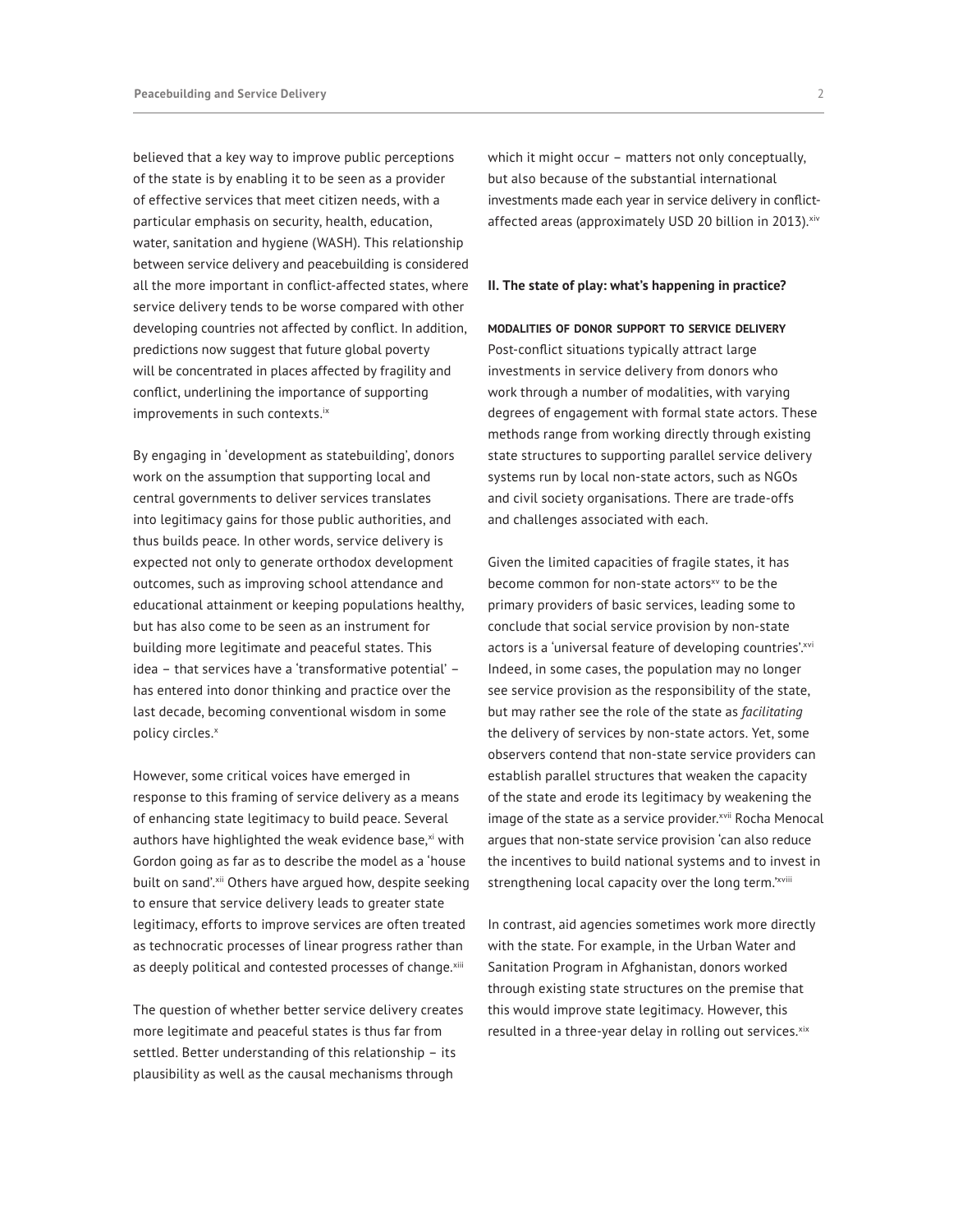Best practice in post-conflict service delivery is commonly thought to resemble a stewardship approach, sometimes referred to as 'contracting out', whereby aid agencies, inter-governmental organisations (INGOs) and NGOs operate under the general purview of the government. As domestic capacity accumulates, the role of external agencies should taper off, ultimately becoming redundant as capable and legitimate states take shape.<sup>[xx](#page-8-6)</sup> This represents a compromise between working through non-state actors and directly through government systems. Some research suggests that this model may help demonstrate state capacity, in turn generating a degree of performance-based legitimacy.<sup>xxi</sup> However, this ideal model is often neglected in practice, depending as it does on a minimum level of state capacity to begin with, as well as the right mix of incentives to secure political commitment. Subsequently, donors often end up working through more direct channels of provision, sometimes bypassing the state altogether. Therefore, the practice in many postconflict settings is a complex web of state, non-state and private actors, forming a multi-stakeholder model of service provision.<sup>[xxii](#page-8-8)</sup> Donors support various models of delivery but often not in a very well-coordinated way.

# **have investments in service delivery improved services and development outcomes?**

Investments in service delivery have contributed to some substantial improvements in people's access to basic services and development outcomes, although we know that donor support plays an important but limited role in facilitating this. For example, in part owing to significant donor investment in education in Kenya, expected years of schooling (school life expectancy) increased by a third in the last decade, from 8.4 years in 2000 to 11 years in 2009. [xxiii](#page-8-9) Similarly, in Mozambique, under-five and infant mortality rates have decreased by over 50% since 1990.[xxiv](#page-8-10)

Such achievements are important in enabling citizens to play a productive role in society. In post-conflict contexts where state services might previously have been disrupted (or non-existent), this can represent a valuable peace dividend.

However, progress has also been highly unequal both within and among countries, with recent data suggesting that while Liberia is on track to achieve universal access to improved water sources by 2030, the Democratic Republic of the Congo (DRC) will not be able to do so until 2100.xxy Similarly, while Mozambique is on track to see 100% of children completing primary education by 2030, at the current rate of progress Uganda will not achieve this until 2100.[xxvi](#page-8-12)

Even where stewardship approaches – the current prevailing practice – have apparently been followed, evidence of their effectiveness is not universally positive. Afghanistan is often cited as the best example of this model, where the contracting out of frontline health services to NGOs occurred at a scale never before seen. Indeed, since 2001 a 'public health service has been created almost out of nothing … with massive donor support'.[xvii](#page-8-3) Early signs were encouraging, as health coverage grew exponentially across the country. However, longitudinal research suggests more limited utilization of public services than initially believed, a perceived lower quality of government health service relative to that provided by private actors and frequent exaction of unofficial fees on users. [xxviii](#page-8-13)

Generally speaking, evidence on the effectiveness of different service delivery modalities beyond the shortterm can be hard to find, with limited longitudinal data available. This is in part connected to the wane in donor support to most countries once they are several years out of conflict.<sup>xxix</sup> Writing in relation to health provision in conflict-affected situations, for example, Witter notes that most research tends to focus on the immediate post-conflict period, with little consideration for what happens later.[xxx](#page-8-15)

# **have investments in service delivery led to improved state legitimacy and peacebuilding?**

There is less evidence when it comes to the question of whether better service delivery makes societies more peaceful and states more legitimate. The lack of evidence for this proposition has been flagged extensively and in relation to multiple sectors.[xxxi](#page-8-16)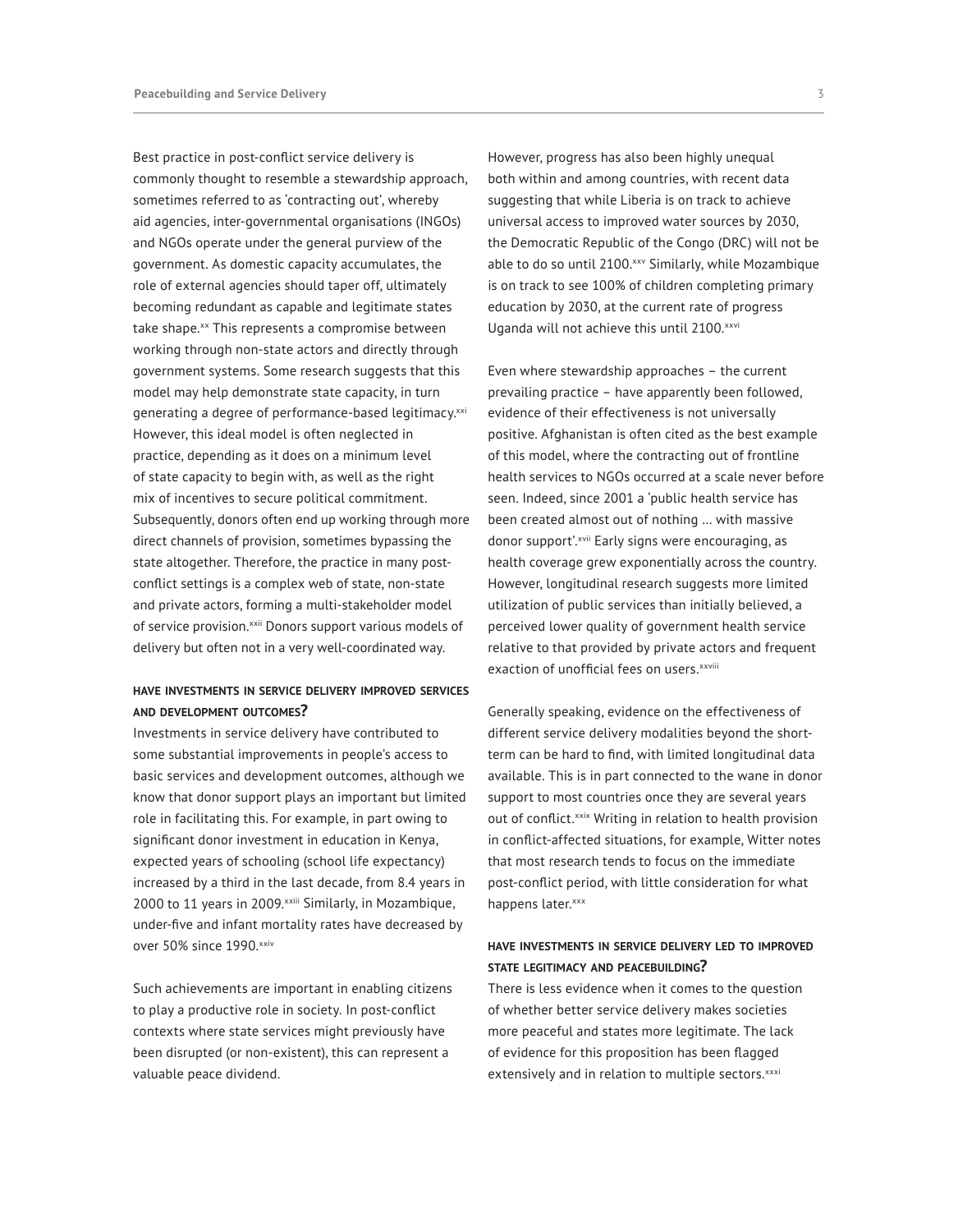In an effort to address this gap, the Secure Livelihoods Research Consortium (SLRC) – a multi-year, crosscountry research programme led by the Overseas Development Institute (ODI) – is directly examining relationships between improved access to services and state legitimacy across five conflict-affected countries (DRC, Nepal, Pakistan, Sri Lanka and Uganda). Through a two-wave panel survey in these countries, SLRC is exploring whether and how improvements in people's access to and experiences of a range of basic services influences their perceptions of formal state actors (at both local and national levels). These surveys are generating longitudinal quantitative data at scale, providing a bigger picture than most qualitative data are able to produce. xxxii

The second wave of this survey will be implemented in late 2015. However, analysis of the baseline data from the first survey round in 2012 through early 2013 has revealed a number of insights into the 'transformative potential' of services. In all five countries, no apparent relationship exists between people's access to health or water services and their perceptions of either local or central government.<sup>[xxxiii](#page-9-1)</sup> That is, those with better access to these services do not tend to be any more likely to have better perceptions of the government compared to those with worse access. Respondents' levels of satisfaction with services similarly do not appear to influence their perceptions of the government.[xxxiv](#page-9-2)

In addition, findings suggest that there is no apparent relationship between people's perceptions of local or central governance and whether it is the state or nonstate service providers that deliver their water, health or educational services. This challenge to conventional wisdom highlights the fact that citizens' perceptions of state legitimacy and the identity of service providers are not as clear-cut as has been portrayed.

On the other hand regression results from Nepal, [xxxv](#page-9-3) Pakistan, [xxxvi](#page-9-4) Sri Lanka[xxvii](#page-8-17) and Ugand[axxxviii](#page-9-5) show that the more problems experienced with a service, the worse respondents thought of the government. Other research finds a similar pattern. In Sierra Leone,

for example, Sacks and Larizza study the effects of decentralization and service delivery on citizens' trust in government. They suggest that the devolution of power is not itself a necessary condition for increasing citizens' trust of local authorities, but that 'bureaucratic honesty combined with the quality of service provision is what really matters to citizens' (emphasis added). [xxxix](#page-9-6) This is an important contribution to understandings of the relationships between service delivery and peacebuilding, as much of the policy emphasis is on positive performance as a driver of peace, with less attention paid to poor performance as a driver of grievances.

The strongest findings to emerge from the SLRC survey data vis-à-vis service delivery and state legitimacy have to do with participation and accountability. First, in three countries (Nepal, Pakistan and Uganda), respondents were likely to think more positively about the government when genuine and functional mechanisms to make complaints or address grievances were embedded within the instruments of service provision. Indeed, it does not even seem to matter whether respondents actually used them; their presence alone accounts for the effect. Second, there are strong statistical associations between levels of civic participation – attending a community meeting or being consulted about local service provision – and people's perceptions of government. This relationship holds for all countries apart from the DRC. A separate crosscountry study by the Peace, Security and Development Network into multi-stakeholder processes<sup>[xl](#page-9-7)</sup> finds a similar pattern – the impact on state legitimacy was 'determined more by their throughput (the multistakeholder process) than by their output (improvement of service delivery)'.[xli](#page-9-8) This suggests legitimacy is garnered as much by process as by ultimate performance.

Emerging evidence thus suggests that improvements in services do not appear to shape perceptions of state legitimacy in a simple, linear way.<sup>[xlii](#page-9-9)</sup> But a relationship does appear to exist: poor experiences of service quality tend to lead to declining perceptions of the state,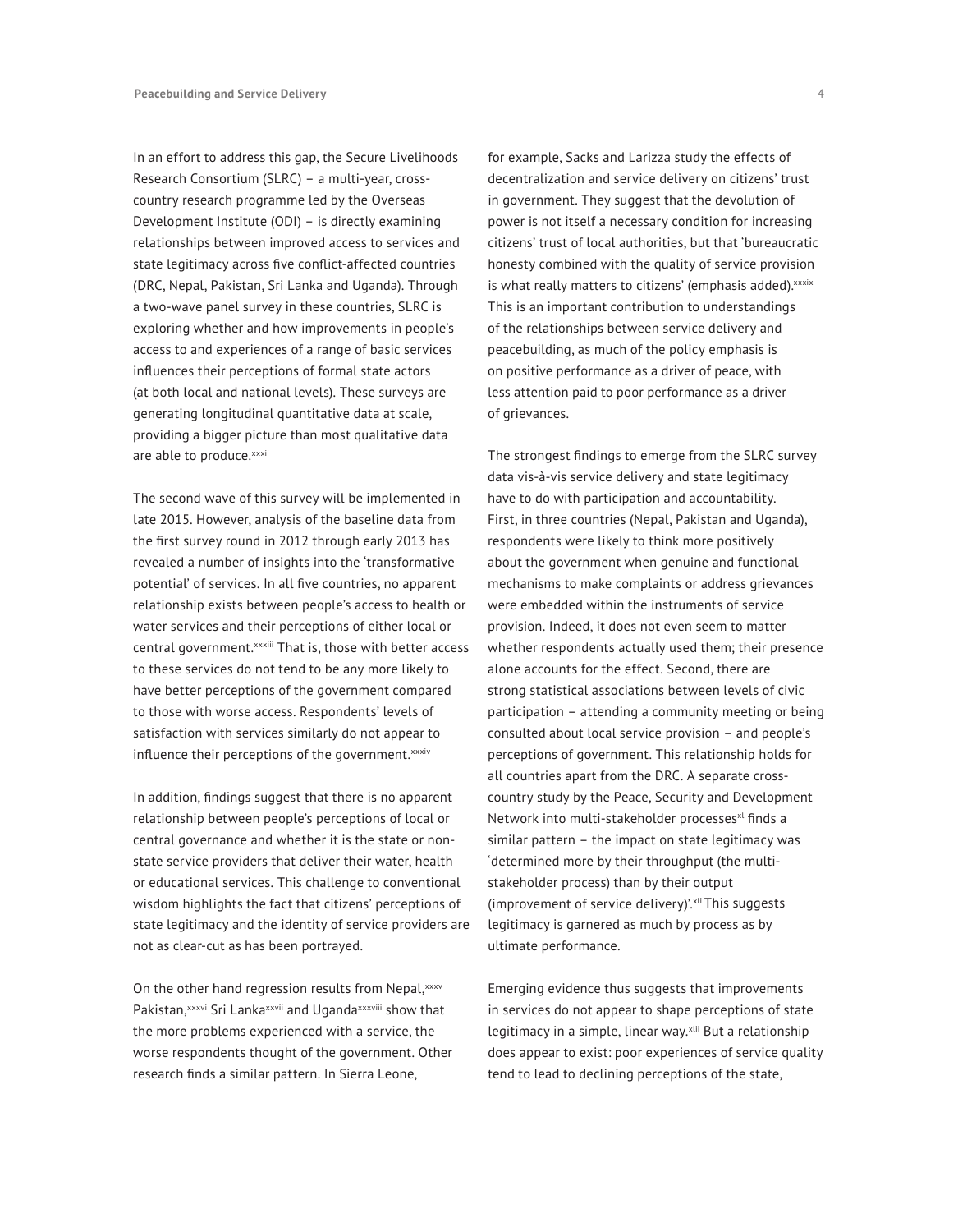while inclusive participation and mechanisms to raise grievances appear to have a positive effect. This more nuanced relationship was similarly found in relation to the delivery of water services in Iraq, where Brinkerhoff and others conclude that:

The process of legitimation is an iterative one, where cycles of citizen experience and engagement with government around service delivery, security, and political participation and accountability promote increases in legitimacy when that experience and engagement are positive, and decreases when they are negative.[xliii](#page-9-10)

Such findings are in keeping with academic literature, which has long conceptualised public services as a channel of interaction between citizens and political authorities, as a space where the state can be 'seen'. [xliv](#page-9-11) It is also in line with the recognition that there are multiple drivers of legitimacy.

# **III. Where now? Ideas for the future of peacebuilding and service delivery**

A number of questions and ideas emerge from the current data on service delivery and its relationship with peacebuilding. Below we set out four possible directions for future attention.

# **start with the idea that peacebuilding and legitimacy are multidimensional**

Peacebuilding and statebuilding have tended to be viewed through the lens of capacity. As such, policy makers often work on finding the best ways to build the capacity of states to perform their core functions (provide services, enforce the rule of law, protect rights, consolidate their monopoly over violence, etc.). But statebuilding is about more than the capacity to perform key state functions. It is also about building functional relationships between citizens and service providers, as well as between service providers and local and central governments. This has emerged as critical in SLRC's research on state capacity to address malnutrition in Sierra Leone where, despite significant support to improving technical skills and knowledge, interactions between governmental health personnel and citizens remain a binding constraint on delivering better services.<sup>xlv</sup> This suggests that strengthening state capacity is not just about improving technical know-how but also about improving citizen experiences through improved relationships and channels to facilitate those relationships (such as grievance mechanisms and platforms for exchange). It also suggests that capacity and legitimacy are far from distinct, but rather influence each other. In Guinea, Sierra Leone and Liberia, state responses to the Ebola outbreak have been undermined by widespread lack of trust in government institutions.<sup>[xlvi](#page-9-13)</sup> Illegitimacy can thus limit the capacity of authorities to deal with public needs.

Much less attention has been paid to the question of legitimacy, and in particular to how it can be accrued. [xlvii](#page-9-14) Legitimacy is a complex issue and can be approached in different ways. For example, some see legitimacy as an output- or performance-based product, which emerges when political authorities deliver tangible outcomes to populations (such as services, economic opportunities or security). Others see it as a function of process, which can refer to how inclusive the government is throughout the process of policy making and resource distribution. xlviii The research discussed here suggests that these are not competing sources of legitimacy, but are in fact complementary: the quality of what gets delivered matters (performance), but so too does the way in which programmes are implemented (process). This means moving beyond a narrow conception of peacebuilding, statebuilding and legitimacy to a more multidimensional understanding. [xlix](#page-10-0)

## **focus broadly on the 'how' of service delivery**

The latest evidence on the links between service delivery and legitimacy suggests that understanding the process of service provision can provide insights into the transformative potential of public services. This is a fruitful area for further investigation, and necessitates a closer analysis of how the detail of implementation and provision of services influences wider governance dynamics.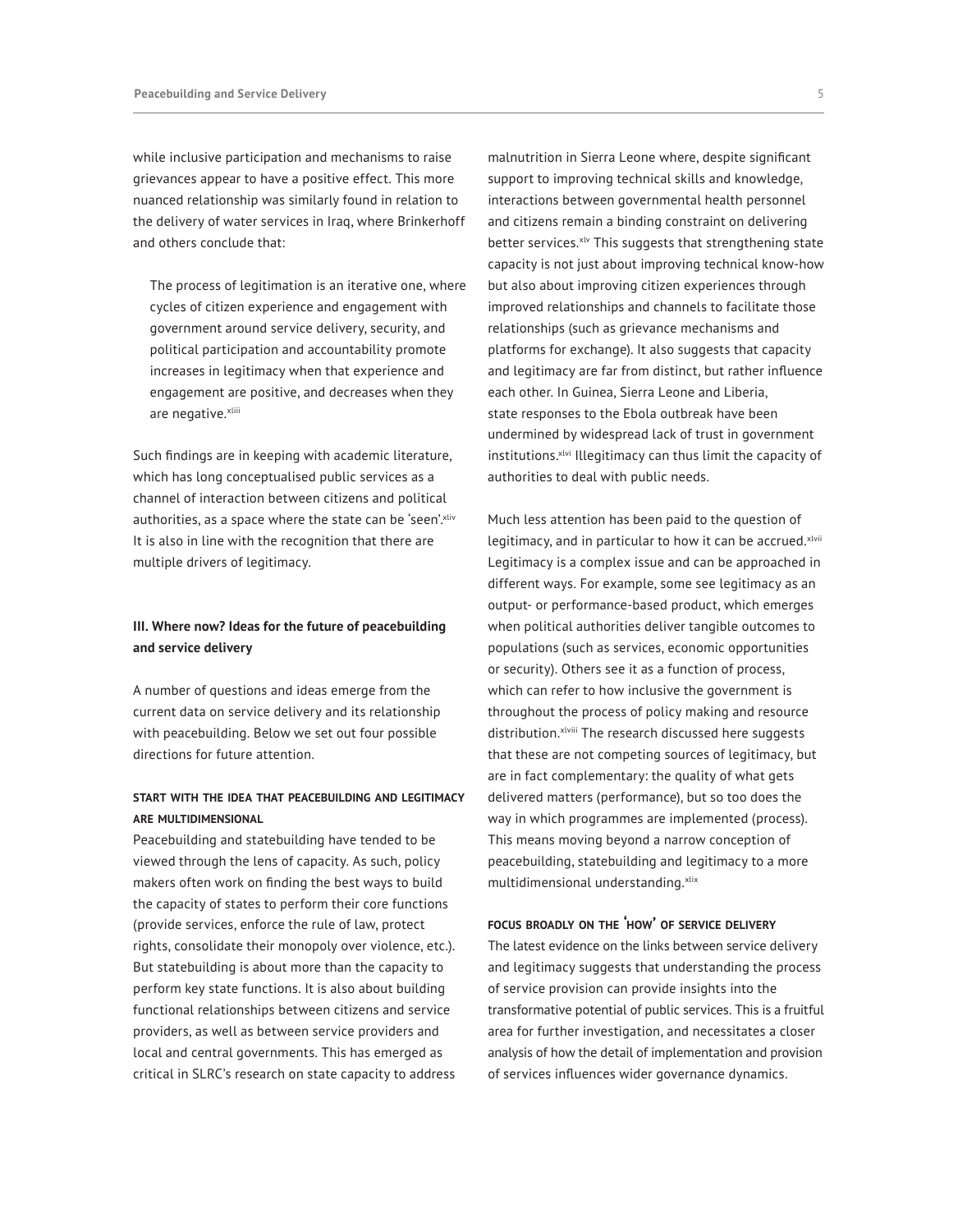To illustrate, drawing on deskwork and empirical fieldwork from DRC and South Sudan, Wild and Mason suggest there are five possible aspects of WASH programming that may shape peacebuilding and statebui[l](#page-10-1)ding efforts.' These include visibility (who is seen to deliver), collective action (who is involved in provision), inclusion (whether marginalized groups get equitable access), accountability (which providers are responsive), and opportunity (whether programming creates obvious chances for dispute resolution). However, very little empirical research has set out to test these or other programme characteristics. In short, a better understanding of the specific causal mechanisms through which service delivery might affect people's perceptions of the state will help move this debate forwards.

This is particularly important in contexts where communities might not view the state as the primary service provider. The presence of non-state providers, as well as the tendency for donors to claim credit for aid investments can mean that the state is not seen by citizens to be the source of any improved services. This result was apparent in relation to WASH services in South Sudan, [li](#page-10-2) and has been seen as a challenge to security and justice services in Sierra Leone, where traditional authorities are often viewed by communities as the greatest determinant of such services. The diversity of providers also raises questions about the causal relationship that donors are hoping to build between improved services and increased state legitimacy. This can be particularly acute in conflictaffected contexts, where communities have often developed alternative governance arrangements in the absence of the state.<sup>[lii](#page-10-3)</sup>

#### **bring the politics back in and do no harm**

When it comes to the transformative potential of service delivery, the elements of participation and accountability appear important. However, these qualities do not emerge in a vacuum. How a state acts on the ground, in the everyday, is a function of a much broader political settlement. That is, the formal and informal bargains and agreements that determine how power is organized across a given territory. It is unlikely that the state will accrue more legitimacy from effective service delivery if it continues to have a poor reputation more broadly. This idea is borne out in the experience that efforts to create community policing units within police services lead to little improvement in overall perceptions of the police more broadly when other units continue to use excessive force, extract bribes or perform poorly.<sup>[iii</sup> In SLRC's work in Uganda, victims of serious crimes committed by the government and/ or rebels over a 20-year war, for which there has been almost no remedy for victims, had the most negative perceptions of both local and central governance in the region.<sup>[liv](#page-10-5)</sup> In short, services cannot be divorced from the wider performance of the state.

Understanding service delivery as deeply political is also important for ensuring that 'do no harm' principles are adhered to. There is a danger that improving service delivery in only some parts of a country can exacerbate inter-group tensions and fuel conflict. This is especially important because service delivery improvements are likely to first occur in more accessible parts of the country, where conflict is less intense, infrastructure is better, and partner governments can be more interested in securing investments. In order to avoid doing harm, it is therefore important that service delivery improvements do not exacerbate inequalities within fragile countries, as South Sudan's return to conflict all too clearly highlights. Ensuring that approaches to service delivery explicitly recognise their political nature will help to generate a more conflict-sensitive contribution to peacebuilding.

#### **manage expectations**

It is important to remember that the primary purpose of service delivery is to improve citizen wellbeing by keeping people healthy, getting children into good quality schooling, and so on. These are fundamentally important ends in themselves. As one commentator cautions, 'The primary objective of health provision should remain the enhancement of health outcomes'.<sup>1</sup> In an effort to see what other implications service delivery might have – such as lending legitimacy to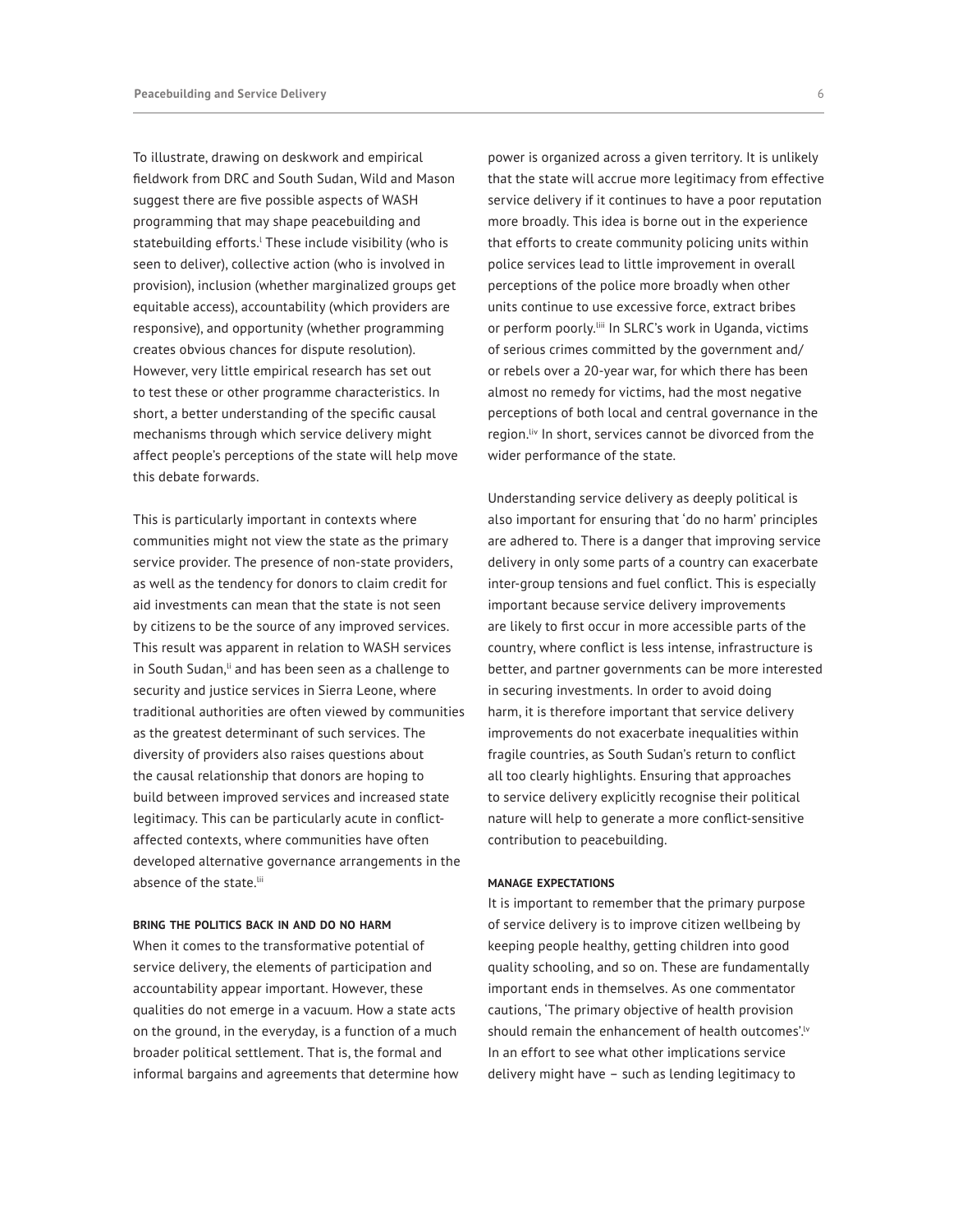states and supporting peace – one should not lose sight of the more limited goods it can produce. There is a danger of saddling service delivery with too many ambitious agendas, which can mean it ends up delivering none of them.

In addition, raising expectations about what is realistically achievable through service delivery in post-conflict contexts risks disappointment in places where dissatisfaction is already rife and expectations of a peace dividend are high. Until more is known, such relationships should be treated tentatively. Expecting service delivery to contribute to peacebuilding and statebuilding in short- to medium- timeframes is hugely ambitious, given that historical experience suggests this process can take centuries.

## **IV. Policy and research gaps**

Better and more nuanced information is required about the complex relationships between service delivery and peacebuilding, particularly in relation to the causal mechanisms that enable strengthened peace and legitimacy. Four questions in particular require further analysis.

First, given the important role that grievance mechanisms appear to play in positive experiences of service delivery and perceptions of the state, it would be useful to explore the various forms these mechanisms take, whether some are more effective, how people use them and how this changes over time. This will help to identify more precisely the triggers for positive attitudes towards the state.

Second, emerging research suggests poor experiences of service delivery impact on people's views of the state more than positive experiences. Further research could usefully explore how channels of responsibility for both good and poor performance are understood, as well as examining the extent to which poor service delivery experiences impact on the durability of peace.

Third, the finding that who delivers services does not appear to effect perceptions of the state suggests potentially useful avenues of research that explicitly compare different service providers and the different kinds of legitimacy that they accrue in the eyes of service users. The sources of legitimacy for government, customary, NGO and private sector providers are likely different. Teasing these nuances out will help improve understandings about different forms of legitimacy, in turn enabling a clearer understanding of how they are weakened or strengthened.

Finally, while peacebuilding has largely been operationalised through statebuilding to date, this overlooks other avenues for building peace and risks treating peacebuilding as a technical exercise of capacity building. Statebuilding does not necessarily provide a technocratic short-cut to the political complexities of building peace and alternative approaches merit further research.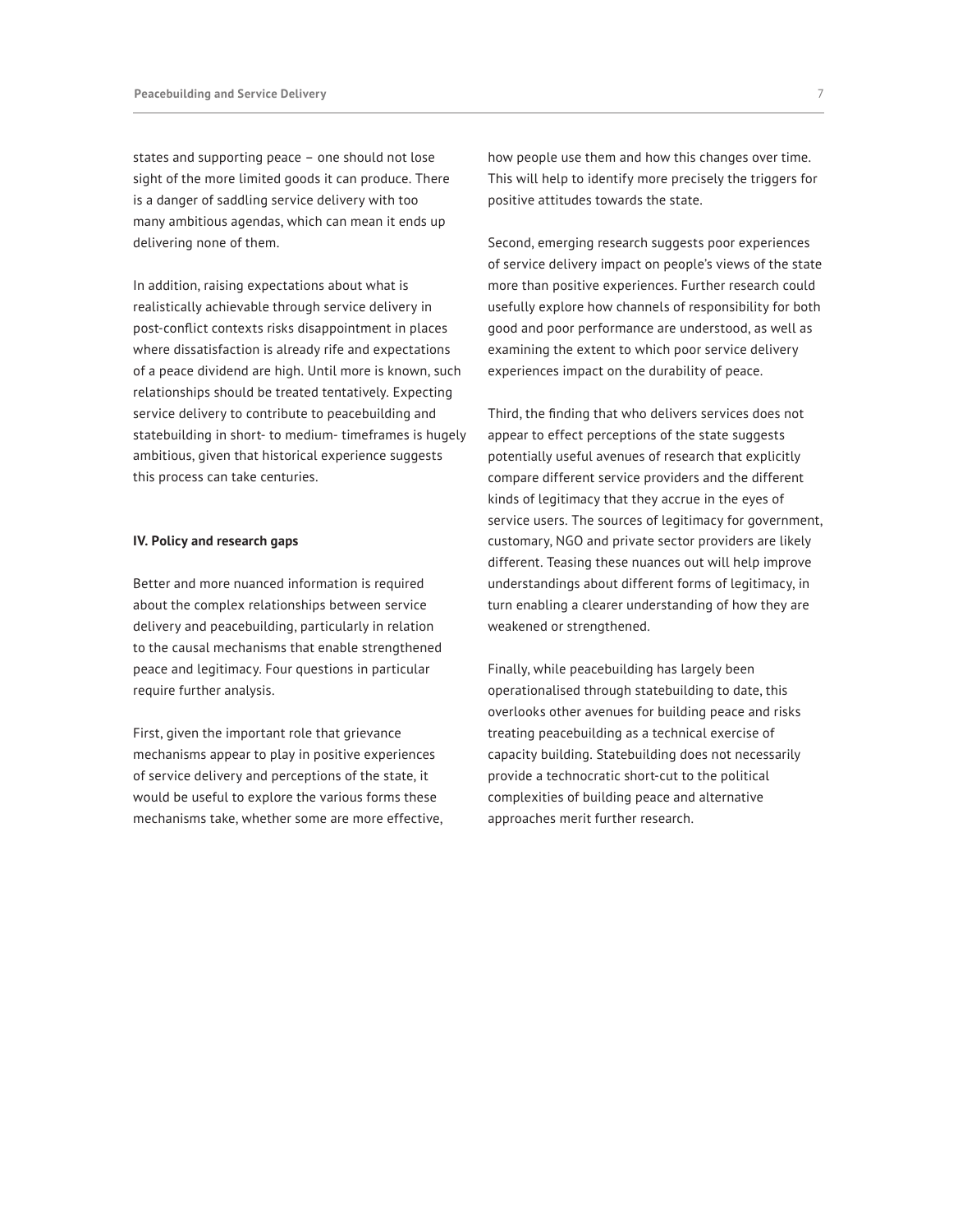## **SELECTED READINGS**

Carpenter, S., R. Slater and R. Mallett (2012) 'Social protection and basic services in fragile and conflict-affected situations,' Working paper 8. London: SLRC.

Gordon, S. (2012) 'Health, conflict, stability and statebuilding: A house built on sand?,' *Journal of Intervention and Statebuilding* 7(1): 29-44.

Mcloughlin, C. (2014) 'When does service delivery improve the legitimacy of a fragile or conflict-affected state?,' *Governance,* [http://onlinelibrary.wiley.com/doi/10.1111/gove.12091/pdf.](http://onlinelibrary.wiley.com/doi/10.1111/gove.12091/pdf)

Ndaruhutse, S., M. Ali, R. Chandran, F. Cleaver, J. Dolan, E. Sondorp and T. Vaux (2011) 'State-building, peace-building and service delivery in fragile and conflict-affected states: Literature review,' Final report, Rugby: CfBT, Practical Action and Save the Children.

Stel, N., D. de Boer and D. Hilhorst, D. (2012) 'Multi-stakeholder Processes, Service Delivery and State Institutions. Service Provision and the Legitimacy of State Institutions in Situations of Conflict and Fragility. Experiences from Burundi, DR Congo, Nepal and the Palestinian Territories,' Synthesis Report, Peace, Security and Development Network.

#### **ENDNOTES**

- <span id="page-7-0"></span>The authors would like to thank Paul Harvey and Leni Wild for comments on an earlier version of this paper.
- <span id="page-7-1"></span>United Nations Secretary General, Decision of the Secretary General's Policy Committee, May 2007.
- <span id="page-7-2"></span>iii OECD, 'Concepts and Dilemmas of State Building in Fragile Situations,' Paris: OECD, 2008.
- <span id="page-7-3"></span>OECD, 'The principles for good international engagement in fragile states and situations,' Paris: OECD, 2007.
- <span id="page-7-4"></span>DFID, 'Building Peaceful States and Societies: A DFID Practice Paper,' London: DFID, 2010.
- <span id="page-7-5"></span>vi I. Hurd, 'Legitimacy and Authority in International Politics,' *International Organization* 1999, 53(2): 381.
- <span id="page-7-6"></span>vii See, for instance, C.T. Call, 'Ending Wars, Building States,' in C. T. Call (ed.) *Building States to Build Peace*, Boulder, CO: Lynne Rienner, 2008, pp. 1 – 24; and V. Fritz, V. and A. Rocha Menocal, 'Understanding State-Building from a Political Economy Perspective: An Analytical and Conceptual Paper on Processes, Embedded Tensions and Lessons for International Engagement,' ODI Report, London: ODI, 2007.
- <span id="page-7-7"></span>viii Call, 'Ending Wars, Building States,' p. 14.
- <span id="page-7-8"></span>ix H. Kharas and A. Rogerson, 'Horizon 2025: creative destruction in the aid industry,' London: ODI, 2012; OECD, 'Fragile States: Resource flows and trends,' Paris: OECD, 2013, p. 92.
- <span id="page-7-9"></span>S. Carpenter, R. Slater and R. Mallett, 'Social protection and basic services in fragile and conflict-affected situations,' Working paper 8. London: SLRC, 2012.Data from 2005.
- <span id="page-7-10"></span>xi Carpenter et al., 'Social protection and basic services'; N. Mason, 'Relationships between water supply, sanitation and hygiene (WASH) service delivery and peace-building and statebuilding: a review of the literature,' ODI Working Paper 362, London: ODI, 2012.
- <span id="page-7-11"></span>xii S. Gordon, 'Health, conflict, stability and statebuilding: a house built on sand?,' *Journal of Intervention and Statebuilding* 2012, 7(1): 29-44.
- <span id="page-7-12"></span>xiii T. Carothers, T. and D. de Gramont, *Development Aid Confronts Politics: The almost revolution*, Washington, DC: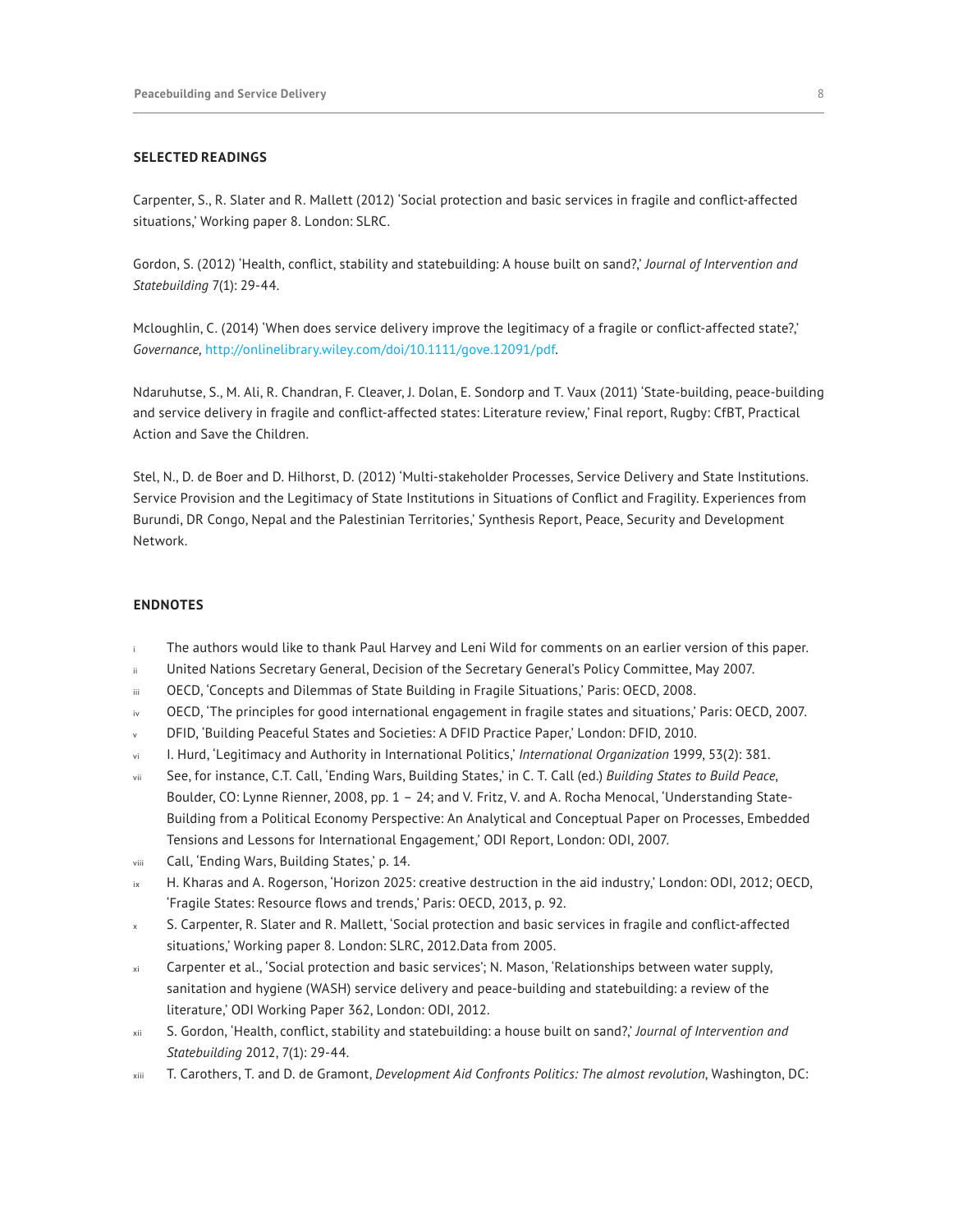Carnegie Endowment for International Peace, 2013; C. Mcloughlin, 'When does service delivery improve the legitimacy of a fragile or conflict-affected state?,' *Governance* Early View, 2014, <http://onlinelibrary.wiley.com/doi/10.1111/gove.12091/pdf>; L. Wild, D. Booth, C. Cummings, M. Foresti and J. Wales, 'Adapting Development: Improving services to the poor,' ODI Report, London: ODI, 2015.

- <span id="page-8-0"></span>xiv This is a back-of-the-envelope estimate, calculated using data and graphs from OECD, 'Fragile States: Resources Flows and Trends, pp. 46-54. For our purposes here, service delivery spending include ODA allocations to the following sectors: government and civil society; education; health; water and sanitation; other social. It does not include production sectors, economic infrastructure / services, commodity, multisector, or humanitarian.
- <span id="page-8-1"></span>xv This usually refers to development and humanitarian organisations, but in the case of security and justice can also include customary authorities. See for instance P. Albrecht, H.M. Kyed, D. Isser and E. Harper (eds), *Perspectives on involving non-state and customary actors in justice and security reform*, Rome: IDLO and DIIS, 2011.
- <span id="page-8-2"></span>xvi R.A. Batley and C. Mcloughlin, 'Engagement with non-state service providers in fragile states,' *Development Policy Review*, 2010, 28(2): 148.
- <span id="page-8-3"></span>xvii P. Barron, 'CDD in post-conflict and conflict-affected areas: experiences from East Asia,' World Development Report 2011 background paper, Washington, D.C.: World Bank, 2011; M. Duffield, *Development, Security and Unending War: Governing the World of Peoples*, London: Polity Press, 2007.
- <span id="page-8-4"></span>xviii A. Rocha Menocal, '"State-buliding for Peace" — A New Paradigm for International Engagement in Post-Conflict Fragile States?,' EUI Working Paper 34, Florence: European University Institute, 2010, p. 13.
- <span id="page-8-5"></span>xix Scanteam, *Review of Post-Crisis Multi-Donor Trust Funds*. Oslo: NORAD, 2007.
- <span id="page-8-6"></span>xx OECD, 'Contracting Our Government Functions and Services in Post-Conflict and Fragile Situations,' Handbook, Paris: OECD, 2010.
- <span id="page-8-7"></span>xxi J. Eldon, C. Waddington and Y. Hadi, *Health system reconstruction: can it contribute to state-building?* London: HLDP Institute, 2008; S. Witter, 'Health financing in fragile and post-conflict states: what do we know and what are the gaps?,' *Social Science and Medicine*, 2012, 75(12): 2370-7.
- <span id="page-8-8"></span>xxii N. Stel, D. de Boer and D. Hilhorst, D., 'Multi-stakeholder Processes, Service Delivery and State Institutions. Service Provision and the Legitimacy of State Institutions in Situations of Conflict and Fragility. Experiences from Burundi, DR Congo, Nepal and the Palestinian Territories,' Synthesis Report, Peace, Security and Development Network, 2012.
- <span id="page-8-9"></span>xxiii S. Nicolai and A. Prizzon with S. Hine, 'Beyond Basic: The growth of post-primary education in Kenya,' Development Progress Case Study Report, London: ODI, 2014.
- <span id="page-8-10"></span>xxiv R. Rodriguez Pose, J. Engel, A. Poncin and S. Manuel, 'Against the Odds: Mozambique's gains in primary healthcare,' Development Progress Case Study Report, London: ODI, 2014.
- <span id="page-8-11"></span>xxv Wild et al., *Adapting Development*, p. 16)
- <span id="page-8-12"></span>xxvi *Ibid*., p. 15.
- <span id="page-8-17"></span>xxvii M. Michael, E. Pavignani and S.C. Hill, 'Too good to be true? An assessment of health system progress in Afghanistan, 2002-2012,' *Medicine, Conflict and Survival* 2013, 29(4): 322-45.
- <span id="page-8-13"></span>xxviii A. Cockroft, A. Khan, N.M. Ansari, K. Omer, C. Hamel and N. Andersson, 'Does contracting of health care in Afghanistan work? Public and service-users' perceptions and experience,' *MC Health Services Research* 2011, 11(S2): 1-10; Michael et al., 'Too good to be true?'.
- <span id="page-8-14"></span>xxix P. Collier and A. Hoeffler, 'Aid, policies and growth in post-conflict countries,' *European Economic Review* 2004, 48(5): 1125-45.
- <span id="page-8-15"></span>xxx Witter, 'Health financing in fragile and post-conflict states.'
- <span id="page-8-16"></span>Carpenter et al., 'Social protection and basic services'; Gordon, 'Health, conflict, stability and statebuilding'; S. Ndaruhutse, M. Ali, R. Chandran, F. Cleaver, J. Dolan, E. Sondorp and T. Vaux, 'State-building, peace-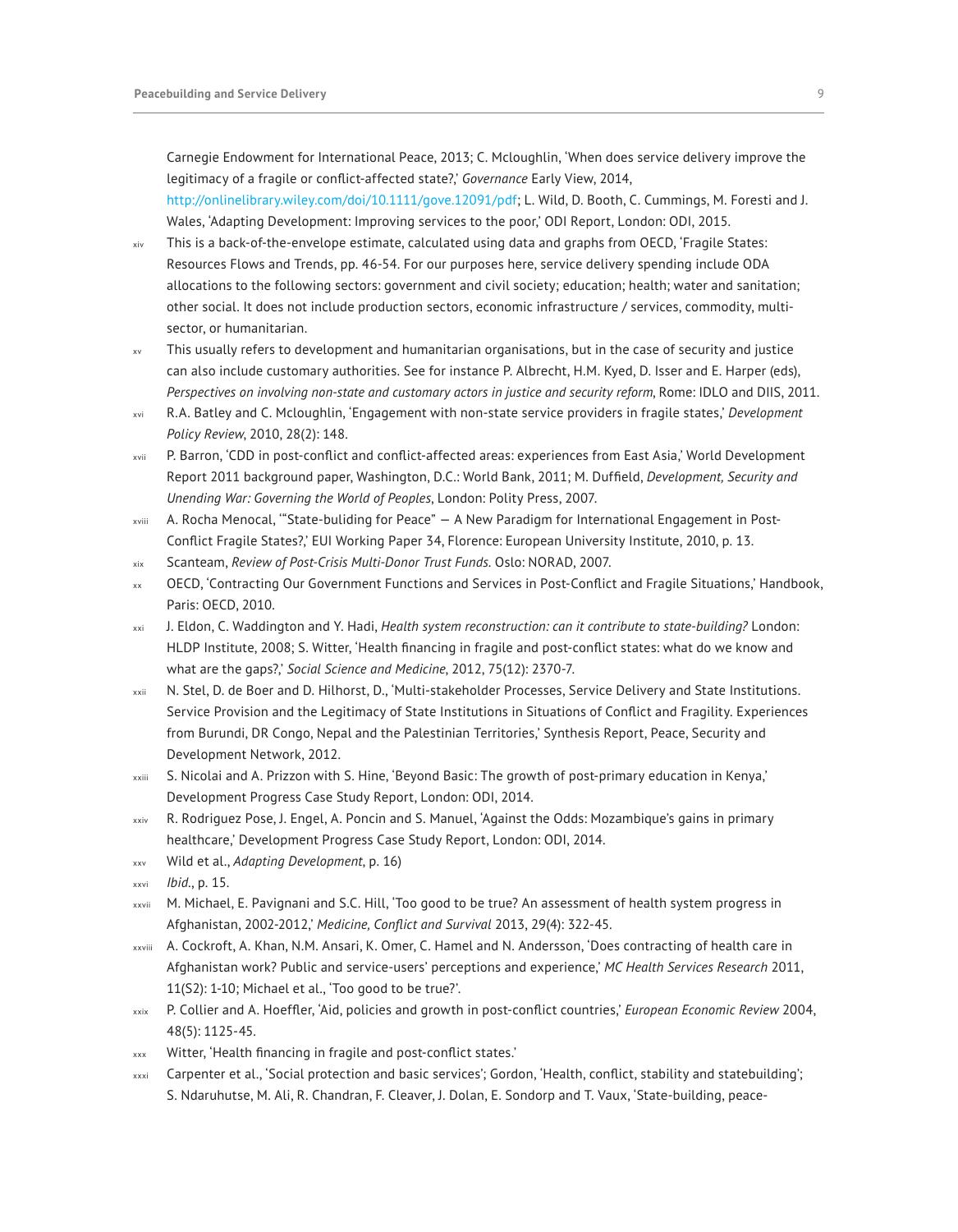building and service delivery in fragile and conflict-affected states: literature review,' Final report, Rugby: CfBT, Practical Action and Save the Children, 2011; Mason, 'Relationships between water supply, sanitation and hygiene (WASH) service delivery and peace-building and statebuilding'; Mcloughlin, 'When does service delivery improve the legitimacy of a fragile or conflict-affected state?'.

- <span id="page-9-0"></span>xxxii Sample sizes for each country are as follows: DRC – 1,259; Nepal – 3,175; Pakistan – 2,114; Sri Lanka – 1,377; Uganda – 1,844.
- <span id="page-9-1"></span>xxxiii While regression analysis was also performed using education service variables, the findings are not included in the final synthesis due to the limited number of observations for each country and a lack of statistical significance. However, although weaker, a similar pattern is seen vis-à-vis the association between people's experience with education services and governance outcomes.
- <span id="page-9-2"></span>xxxiv See R. Slater, et al., 'Surveying livelihoods, service delivery and governance: baseline evidence from five countries,' Synthesis report, London: SLRC, forthcoming.
- <span id="page-9-3"></span>xxxv B.R. Upreti, P. Uprety, J. Hagen-Zanker, S. KC and R. Mallett, 'Surveying livelihoods, service delivery and governance: baseline evidence from Nepal,' Working paper 13, London: SLRC, 2014.
- <span id="page-9-4"></span>xxxvi B. Shahbaz, Q.A. Shah, A. Suleri, M.A., Kazmi and S. Commins, 'Surveying livelihoods, service delivery and governance: baseline evidence from Pakistan,' Working paper 14, London: SLRC, 2014.
- xxxvii G. Mayadunne, R. Mallett and J. Hagen-Zanker, 'Surveying livelihoods, service delivery and governance: baseline evidence from Sri Lanka,' Working paper 20, London: SLRC, 2014.
- <span id="page-9-5"></span>xxxviii D. Mazurana, A. Marshak, J.H. Opio and R. Gordon, 'Surveying livelihoods, service delivery and governance: baseline evidence from Uganda,' Working paper 12, London: SLRC, 2014.
- <span id="page-9-6"></span>xxxix A. Sacks and M. Larizza, 'Why quality matters: rebuilding trustworthy local government in post-conflict Sierra Leone,' Policy research working paper 6021, Washington, DC: World Bank, 2012.
- <span id="page-9-7"></span>xl Multi-stakeholder processes (MSPs) refer to initiatives that aim to bring together different stakeholders – including the state, civil society, the private sector, beneficiary communities and international organisations – in order to encourage collective action for service delivery.
- <span id="page-9-8"></span>xli Stel et al., 'Multi-stakeholder Processes, Service Delivery and State Institutions,' p. 12.
- <span id="page-9-9"></span>xlii Mcloughlin, 'When does service delivery improve the legitimacy of a fragile or conflict-affected state?'
- <span id="page-9-10"></span>xliii D. Brinkerhoff, A. Wetterberg and S. Dunn, 'Service Delivery and Legitimacy in Fragile and Conflict-Affected States: Evidence from water services in Iraq,' *Public Management Review*, 2012 14(2): 273-93.
- <span id="page-9-11"></span>xliv J.S. Migdal, *State in society: studying how states and societies transform and constitute one another*, Cambridge: Cambridge University Press, 2001; S. Van de Walle and Z. Scott, 'The political role of service delivery in statebuilding: exploring the relevance of European history for developing countries,' *Development Policy Review* 2011, 29(1): 5-21.
- <span id="page-9-12"></span>xlv L. Denney, M. Jalloh, R. Mallett, S. Pratt and M. Tucker, 'Developing state capacity to prevent malnutrition: An analysis of development partner support,' Report 1, London: SLRC, 2014; L. Denney, L. and R. Mallett with R. Jalloh, 'Understanding malnutrition and health choices at the community level in Sierra Leone,' Report 4, London: SLRC, 2014.
- xlvi M. Ferme, 'Hospital diaries: experiences with public health in Sierra Leone,' Fieldsights, Cultural Anthropology website, 2014,

<span id="page-9-14"></span><span id="page-9-13"></span><http://www.culanth.org/fieldsights/591-hospital-diaries-experiences-with-public-health-in-sierra-leone>.

- xlvii D. Carter, 'Sources of legitimacy in contemporary South Africa: a theory of political goods,' Working paper 134, Afrobarometer, 2011.
- xlviii G. Teskey, S. Schell and A. Poole, 'Getting beyond capacity: addressing authority and legitimacy in fragile states,' Draft paper, 2012,

<span id="page-9-15"></span>[http://siteresources.worldbank.org/EXTGOVANTICORR/Resources/3035863-1289428746337/Irspm\\_FCS\\_ACL.pdf](http://siteresources.worldbank.org/EXTGOVANTICORR/Resources/3035863-1289428746337/Irspm_FCS_ACL.pdf)[.](http://siteresources.worldbank.org/EXTGOVANTICORR/Resources/3035863-1289428746337/Irspm_FCS_ACL.pdf.)